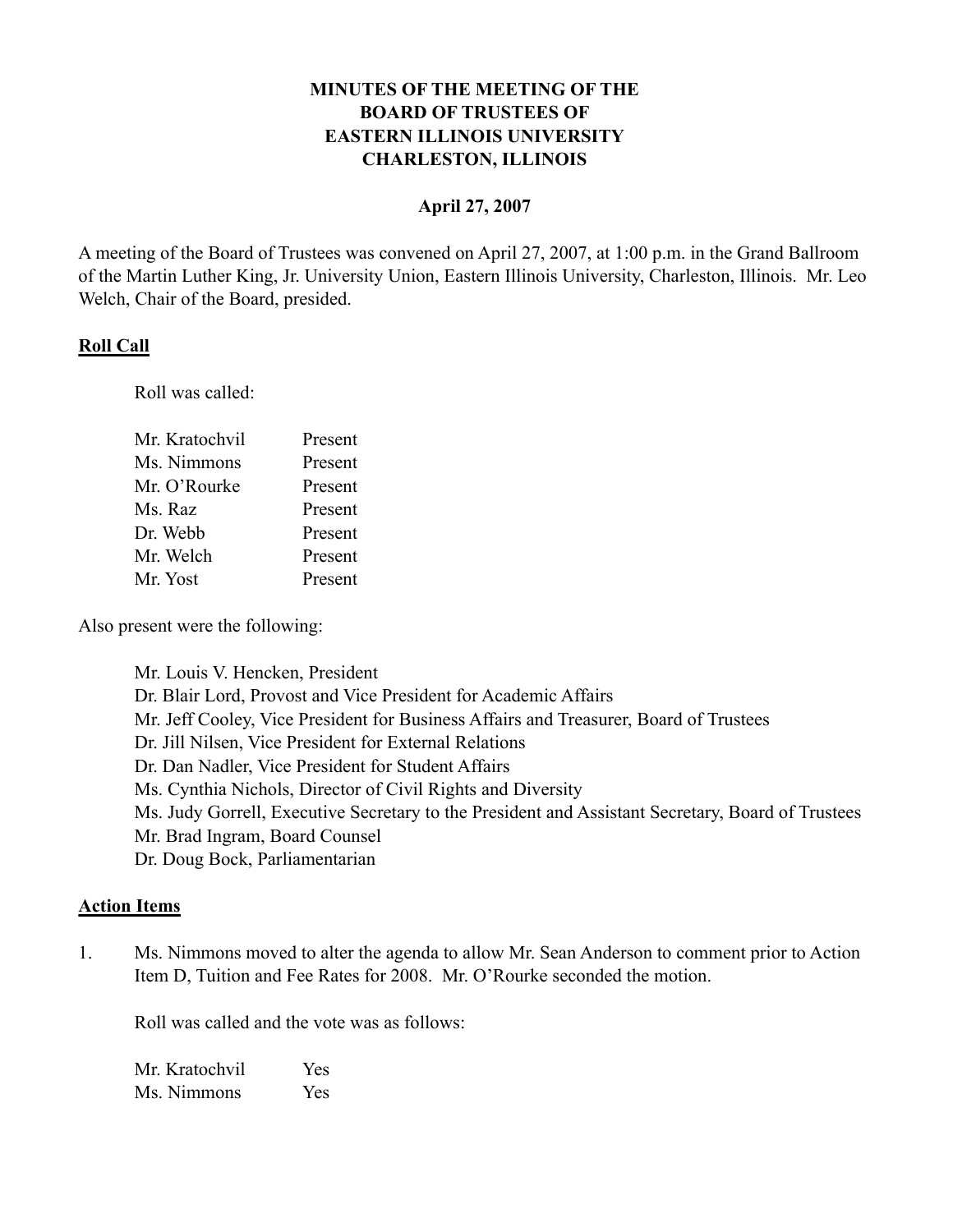| Mr. O'Rourke | <b>Yes</b> |
|--------------|------------|
| Ms. Raz      | Yes        |
| Dr Webb      | Yes        |
| Mr. Yost     | <b>Yes</b> |
| Mr Welch     | <b>Yes</b> |

## **Executive Session**

Dr. Webb moved that the Board of Trustees convene in Executive Session to consider the employment of employees as permitted by Section 2.C.1 of the Open Meetings Act, the purchase or lease of real property as permitted by Section 2.C.5 of the Open Meetings Act, and pending, probable, or imminent litigation as permitted by Section 2.C.11 of the Open Meetings Act. Ms. Raz seconded the motion.

Roll was called and the vote was as follows:

| Mr. Kratochvil | <b>Yes</b> |
|----------------|------------|
| Ms. Nimmons    | Yes        |
| Mr. O'Rourke   | Yes        |
| Ms. Raz        | Yes        |
| Dr. Webb       | Yes        |
| Mr. Yost       | Yes        |
| Mr. Welch      | Yes        |

Motion carried.

Dr. Webb moved to return to Open Session. Ms. Nimmons seconded the motion.

Roll was called and the vote was as follows:

| Mr. Kratochvil | <b>Yes</b> |
|----------------|------------|
| Ms. Nimmons    | Yes        |
| Mr. O'Rourke   | Yes        |
| Ms. Raz        | Yes        |
| Dr. Webb       | Yes        |
| Mr. Yost       | Yes        |
| Mr. Welch      | Yes        |
|                |            |

Motion carried.

### **Action Items (continued)**

2. Dr. Webb moved to approve the minutes of the Board Meetings on March 9, 2007, and April 10, 2007. Mr. Kratochvil seconded the motion.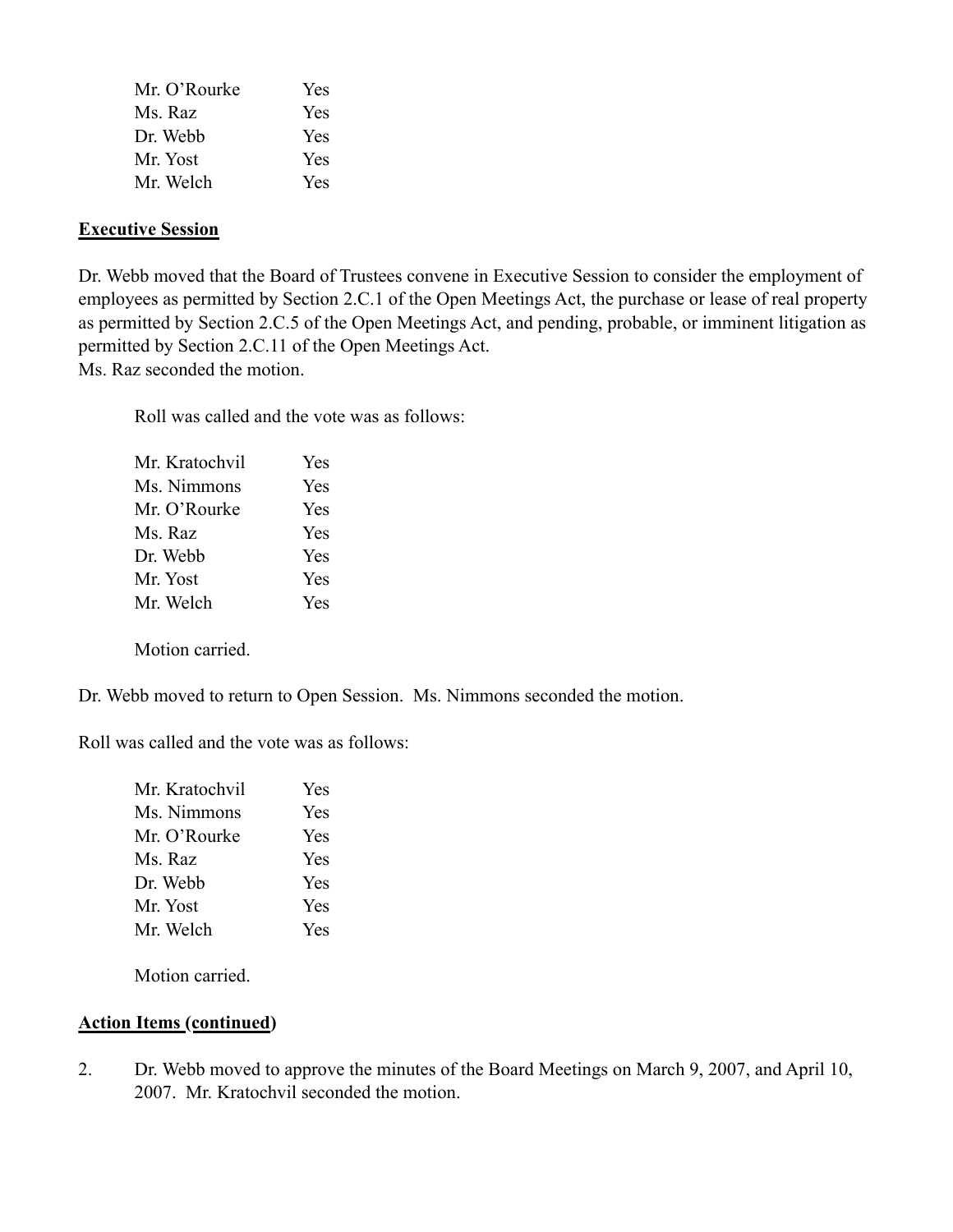Roll was called and the vote was as follows:

| Mr. Kratochvil | Yes |
|----------------|-----|
| Ms. Nimmons    | Yes |
| Mr. O'Rourke   | Yes |
| Ms. Raz        | Yes |
| Dr. Webb       | Yes |
| Mr Yost        | Yes |
| Mr. Welch      | Yes |

Motion carried.

- 3. Mr. Kratochvil moved to approve the award of tenure for the following individuals effective with the 2007-2008 academic year:
	- Dr. W. Timothy Coombs, Department of Communication Studies
	- Dr. Michael W. Cornebise, Department of Geology/Geography
	- Dr. Christopher Hanlon, Department of English
	- Dr. Thomas R. Hawkins, School of Technology
	- Ms. Terri Lynn Johnson, Department of Journalism
	- Dr. Marshall B. Lassak, Department of Mathematics and Computer Science
	- Dr. Michele (Mikki) Meadows, School of Family and Consumer Sciences
	- Dr. Francine McGregor, Department of English
	- Dr. Linda Marrs Morford, Department of Educational Administration
	- Dr. Sean Andrew Peebles, Department of Chemistry
	- Dr. Kristin E. Routt, Department of Foreign Languages
	- Ms. Stacey Ruholl, Department of Physical Education
	- Dr. Brian C. Sowa, Department of Communication Studies
	- Dr. Edward M. Treadwell, Department of Chemistry

Ms. Nimmons seconded the motion.

Roll was called and the vote was as follows:

| Mr. Kratochvil | Yes     |
|----------------|---------|
| Ms. Nimmons    | Yes     |
| Mr. O'Rourke   | Yes     |
| Ms. Raz        | Present |
| Dr. Webb       | Yes     |
| Mr. Yost       | Yes     |
| Mr. Welch      | Yes     |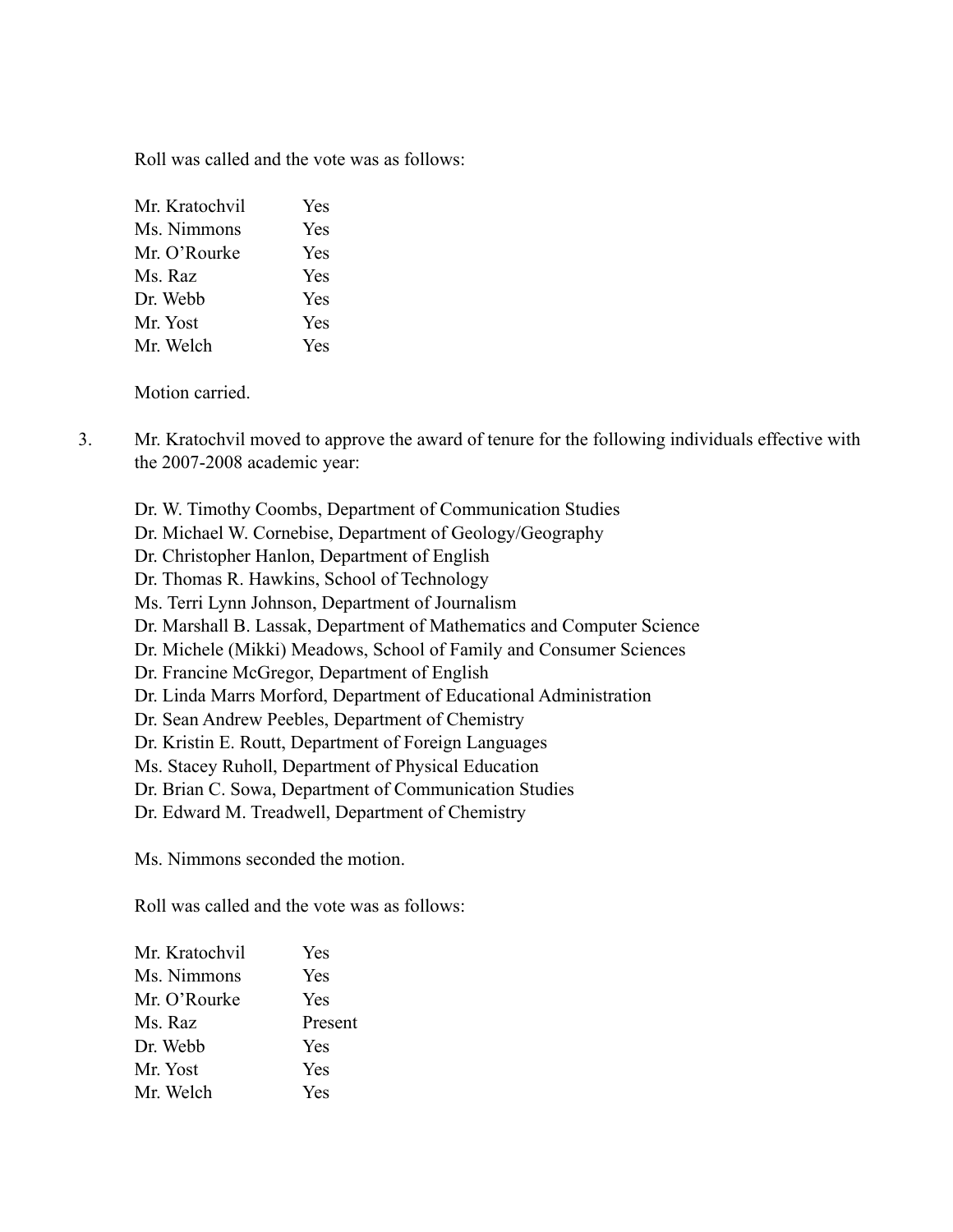Motion carried.

4. Mr. O'Rourke moved to approve a departmental name change from the Department of Physical Education to the Department of Kinesiology and Sports Studies. Mr. Kratochvil seconded the motion.

Roll was called and the vote was as follows:

| Mr. Kratochvil | Yes |
|----------------|-----|
| Ms. Nimmons    | Yes |
| Mr. O'Rourke   | Yes |
| Ms. Raz        | Yes |
| Dr. Webb       | Yes |
| Mr. Yost       | Yes |
| Mr. Welch      | Yes |
|                |     |

Motion carried.

# **Comments from Student Body President**

Mr. Sean Anderson spoke on behalf of the students on one topic -- two student fee increase proposals. The first proposed fee increase of concern is the Health Service fee. Mr. Anderson urged the Board not to lower the cap from 11 to 9 credit hours for undergraduate students and not graduate students. The second proposed fee increase of concern is the campus improvement fee. The student body has not had a voice regarding the proposed increase, and Mr. Anderson would like to have the proposed fee increase tabled.

## **Action Items (continued)**

5. Dr. Webb moved to approve the tuition recommendations and student fees recommendations for FY 2008. Ms. Nimmons seconded the motion.

Roll was called and the vote was as follows:

| Mr. Kratochvil | Yes     |
|----------------|---------|
| Ms. Nimmons    | Yes     |
| Mr. O'Rourke   | Yes     |
| Ms. Raz        | Abstain |
| Dr. Webb       | Yes     |
| Mr. Yost       | Yes     |
| Mr. Welch      | Yes     |

Motion carried.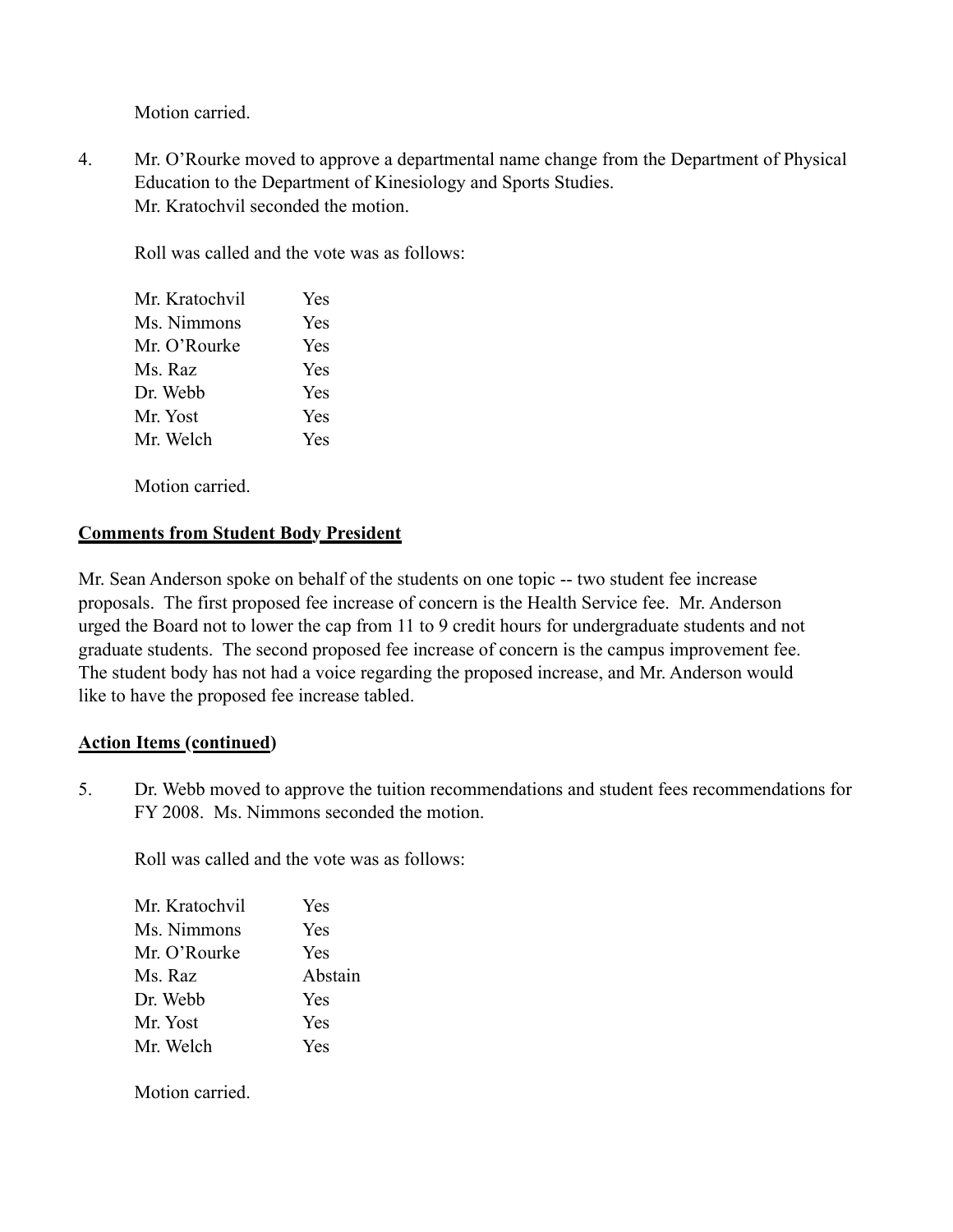## **Proposed FY08 Tuition (Fall 2007, Spring 2008, Summer 2008)**

**Undergraduate** - A student who has not earned the baccalaureate degree will pay the following tuition:

#### **Illinois Resident**

|                                                         | <b>Present</b> | <b>Proposed</b> | Increase                                         |
|---------------------------------------------------------|----------------|-----------------|--------------------------------------------------|
| Continuing, Non-guaranteed Students – Per Semester Hour | \$147.55       | \$158.65        | \$11.10                                          |
| FY05 Guaranteed Students – Per Semester Hour            | \$137.75       | \$137.75        | $\Omega$                                         |
| FY06 Guaranteed Students – Per Semester Hour            | \$154.30       | \$154.30        | $\Omega$                                         |
| FY07 Guaranteed Students – Per Semester Hour            | \$173.55       | \$173.55        | $\boldsymbol{\mathsf{S}}\boldsymbol{\mathsf{0}}$ |
| FY08 New Students – Per Semester Hour                   |                | \$194.40        | $\Omega$                                         |

Effective FY05, State of Illinois Public Act 93-0228 (110 ILCS 665/10-120) policy provides that tuition for new undergraduate Illinois resident students will remain the same for four continuous academic years. The guaranteed tuition rate period is extended for undergraduate degree programs approved by the University for completion in more than four years. The extension is limited to the minimum number of additional semester(s) to complete the program as approved by the University. This list of programs approved by the University for completion in more than four years is maintained by the Provost.

|                                                         | <b>Non-Resident</b> |                 |          |
|---------------------------------------------------------|---------------------|-----------------|----------|
|                                                         | <b>Present</b>      | <b>Proposed</b> | Increase |
| Continuing, Non-guaranteed Students – Per Semester Hour | \$442.65            | \$475.95        | \$33.30  |
| FY05 Guaranteed Students – Per Semester Hour            | \$413.25            | \$413.25        | $\Omega$ |
| FY06 Guaranteed Students – Per Semester Hour            | \$462.90            | \$462.90        | $\Omega$ |
| FY07 Guaranteed Students – Per Semester Hour            | \$520.65            | \$520.65        | $\Omega$ |
| FY08 New Students – Per Semester Hour                   |                     | \$583.20        | \$0      |

**Graduate -** A post-baccalaureate student will pay the following tuition (regardless of the level of courses in which he/she enrolls):

|                          | <b>Illinois Resident</b> |                 |                 |
|--------------------------|--------------------------|-----------------|-----------------|
|                          | <b>Present</b>           | <b>Proposed</b> | <b>Increase</b> |
| <b>Per Semester Hour</b> | \$169.40                 | \$189.75        | \$20.35         |
|                          | <b>Non-Resident</b>      |                 |                 |
|                          | <b>Present</b>           | <b>Proposed</b> | <b>Increase</b> |
| <b>Per Semester Hour</b> | \$508.20                 | \$569.25        | \$61.05         |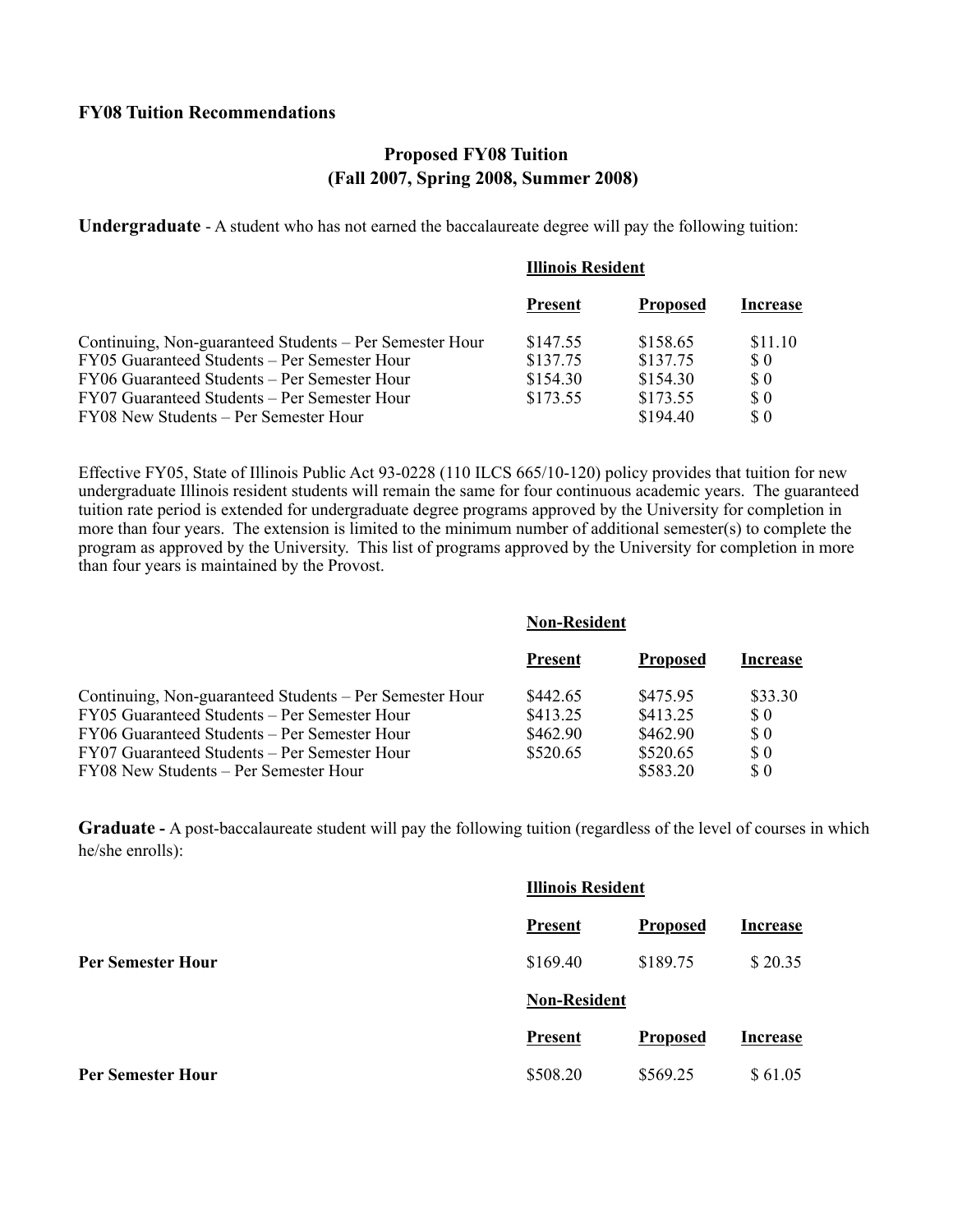### **FY08 Fee Increase Recommendations**

# **Proposed FY08 Student Fee Increases (Fall 2007, Spring 2008, Summer 2008)**

|                                                                                                                                                                                                                                                                                                                                                          | <b>Present</b> | <b>Proposed</b> | <b>Increase</b>                           |  |
|----------------------------------------------------------------------------------------------------------------------------------------------------------------------------------------------------------------------------------------------------------------------------------------------------------------------------------------------------------|----------------|-----------------|-------------------------------------------|--|
| <b>Textbook Rental Service Fee</b>                                                                                                                                                                                                                                                                                                                       | \$7.95         | \$8.95          | \$1.00 per credit hour                    |  |
| Rationale: The proposed increase will be used to address significant increases in textbook costs, the<br>mandatory minimum wage increase, and shipping expenses.                                                                                                                                                                                         |                |                 |                                           |  |
| <b>Health Service &amp; Pharmacy Fee</b>                                                                                                                                                                                                                                                                                                                 | \$82.90        | \$90.90         | \$8.00                                    |  |
| Rationale: The proposed increase will be used to address increases in the cost of medical malpractice<br>insurance, Rx medication, and x-ray and laboratory supplies. The full fee of \$90.90 will be assessed to all<br>students with nine or more credit hours.                                                                                        |                |                 |                                           |  |
| <b>Health &amp; Accident Insurance Fee</b>                                                                                                                                                                                                                                                                                                               | \$101.95       | \$109.95        | \$8.00                                    |  |
| Rationale: The proposed increase will be used to address rising medical costs and increased number of<br>claims. The Health & Accident Insurance Fee is automatically assessed to all students with nine or more<br>hours. Students who can present evidence of equal or better coverage may make application for a full<br>refund of the Insurance Fee. |                |                 |                                           |  |
| <b>Campus Improvement Fee</b>                                                                                                                                                                                                                                                                                                                            | \$5.67<br>2007 | \$12.00         | \$6.33 (applies to newly<br>enrolled Fall |  |
|                                                                                                                                                                                                                                                                                                                                                          |                |                 | students and                              |  |
|                                                                                                                                                                                                                                                                                                                                                          | continuous     | thereafter)     |                                           |  |

Rationale: The proposed increase, assessed to all newly enrolled Fall 2007 students on a per credit hour basis, will be used to assist with the backlog of deferred maintenance and the funding of projects such as academic classroom improvements, the Fine Arts expansion, and a new Textbook Rental facility.

| <b>Athletics Fee</b> | FY08 \$81.05 | \$92.30 | $$11.25 = 8.00 + $3.25$ |
|----------------------|--------------|---------|-------------------------|
|                      |              |         | previously              |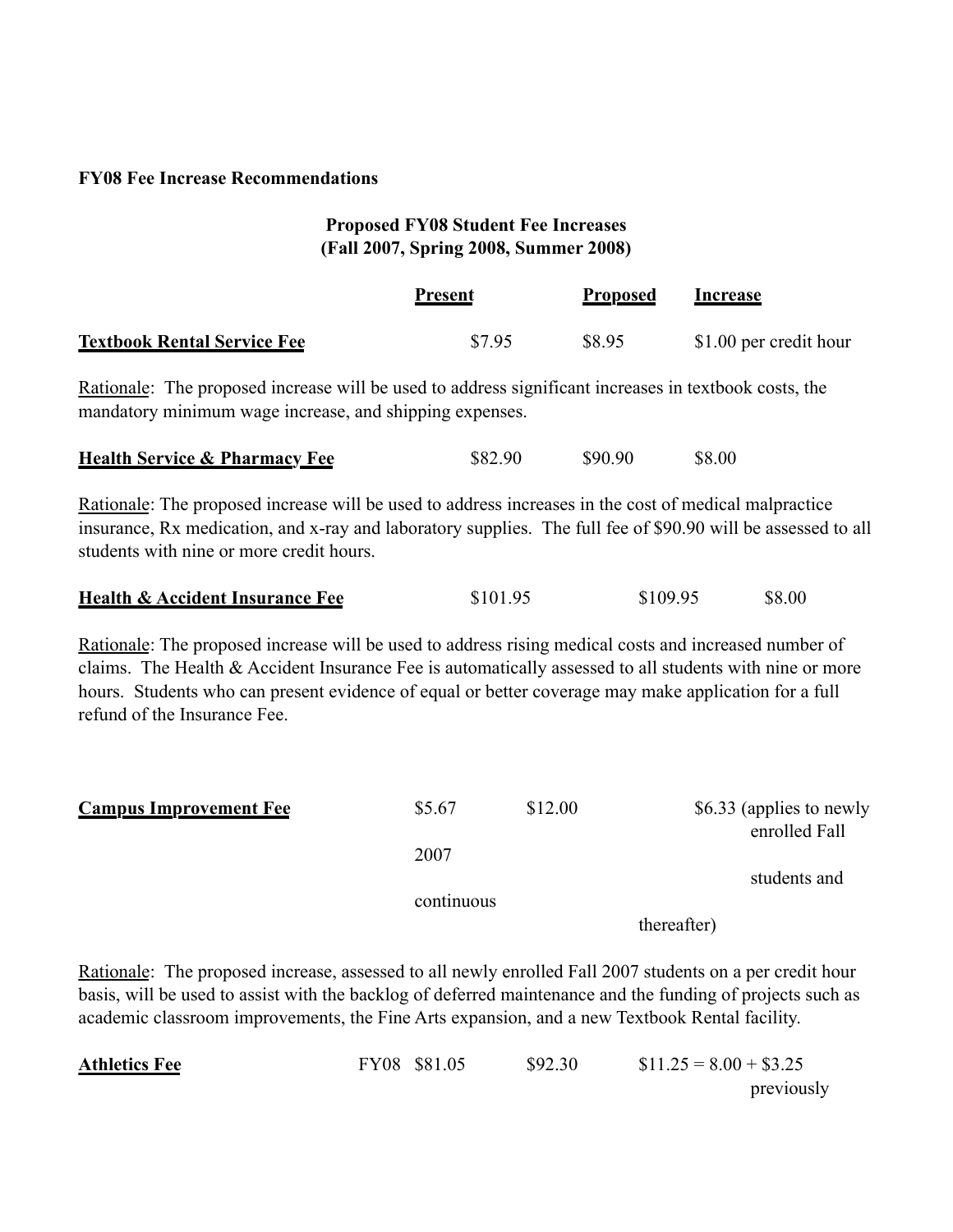|              |          | approved by<br><b>BOT</b>                                          |
|--------------|----------|--------------------------------------------------------------------|
| FY09 \$92.30 | \$103.65 | $$11.35 = 8.00 + $3.35$<br>previously<br>approved by<br><b>BOT</b> |

Rationale: This is the 4<sup>th</sup> year of a five-year Athletic Fee increase that was recommended by the students. Included in this fee is a yearly increase for inflation over the remaining period. Additional funding generated from the supplemental \$8.00 fee increase will be used as a cost recovery measure during FY08 and FY09 to accommodate unanticipated significant increases in team travel, medical and insurance costs, and a new mandatory OVC rate for officials

#### *Notes on Previously approved Fee Increases*

|                         | <b>Present</b>                 |                        | <b>Proposed</b><br>Increase |  |
|-------------------------|--------------------------------|------------------------|-----------------------------|--|
| <b>Grant-in-Aid Fee</b> | FY06 \$86.15                   | $$96.10*$              | \$9.95                      |  |
|                         | FY07 \$96.10<br>FY08 \$106.55* | $$106.55*$<br>\$117.15 | \$10.45<br>\$10.60          |  |

\*In 1982, the Board of Governors approved the indexing of the Grant-in-Aid fee to the increase in approved room and board rates. For FY08 a rate of 6.95% will be applied to the Grand-in-Aid fee after the previously approved \$3.00 fee increase has been applied for a total of \$117.15

Rationale: This is the  $4<sup>th</sup>$  year of a five-year Grant-in-Aid \$3.00 increase recommended by the students.

| <u> Student Legal Service Fee</u> | FY06 \$4.32 | \$4.52 | $\frac{\text{S}}{\text{A}}$ .20 |
|-----------------------------------|-------------|--------|---------------------------------|
|                                   | FY07 \$4.52 | \$4.72 | $\frac{\text{S}}{\text{A}}$ .20 |
|                                   | FY08 \$4.72 | \$4.97 | $\frac{\text{S}}{\text{S}}$ .25 |
|                                   | FY09 \$4.97 | \$5.22 | $\frac{\text{S}}{\text{S}}$ .25 |

Rationale: This is the  $3<sup>rd</sup>$  year of a four-year Student Legal Service Fee increase was recommended by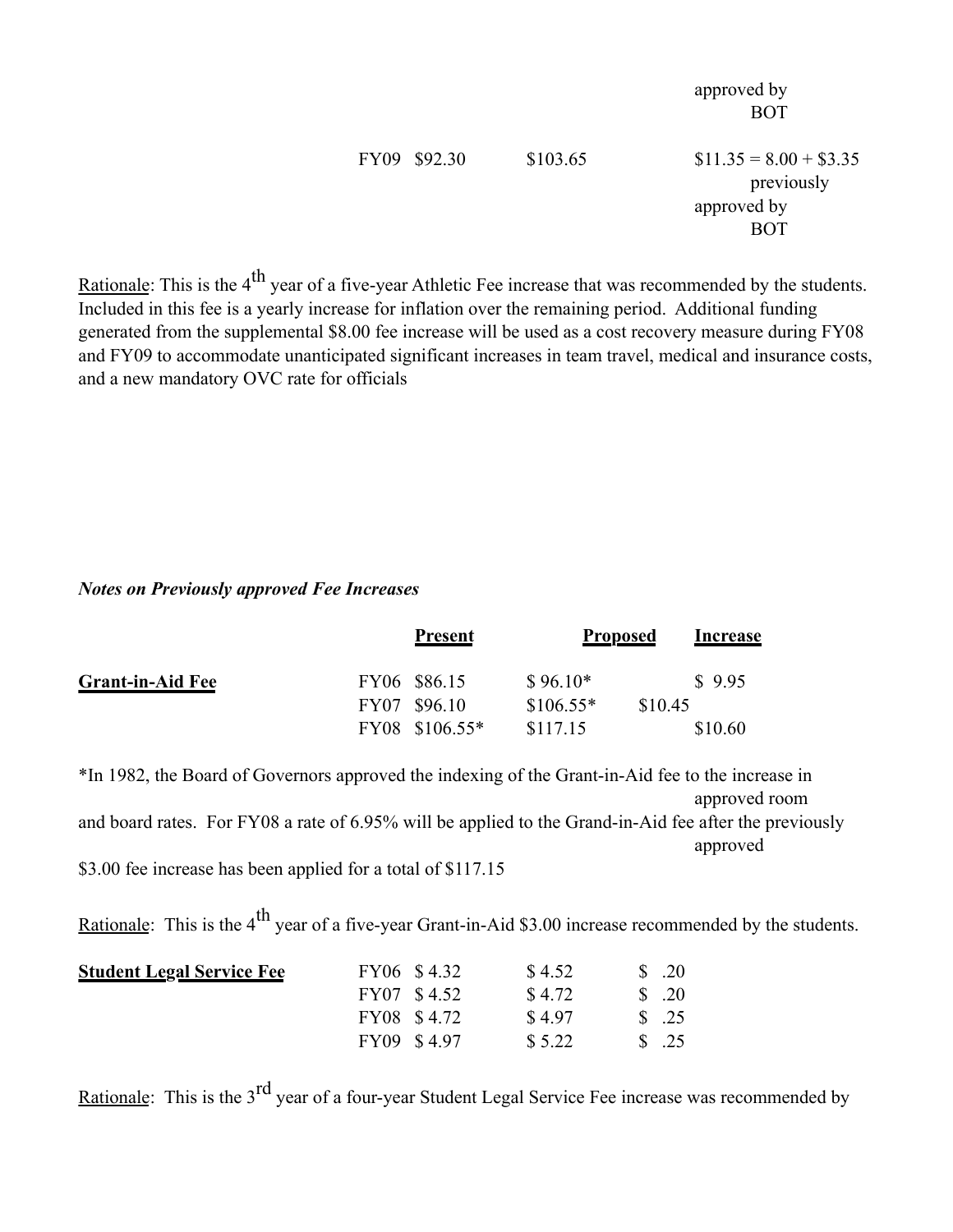the students to provide for wage increases and cost of office maintenance and supplies.

6. Mr. Kratochvil moved to approve the 2008 Board of Trustees Meeting Calendar. The dates are: January 18, 2008 (Friday); March 7, 2008 (Friday); April 21, 2008 (Monday); June 23, 2008 (Monday); September 12, 2008 (Friday); and November 21, 2008 (Friday). Dr. Webb seconded the motion.

Roll was called and the vote was as follows:

| Mr. Kratochvil | Yes |
|----------------|-----|
| Ms. Nimmons    | Yes |
| Mr. O'Rourke   | Yes |
| Ms. Raz        | Yes |
| Dr. Webb       | Yes |
| Mr. Yost       | Yes |
| Mr. Welch      | Yes |

Motion carried.

7. Annual meeting and the election of officers for the Board of Trustees 2007-2008 term – Mr. Brad Ingram conducted the election.

Mr. Welch nominated Dr. Webb for Chairperson. Mr. Kratochvil seconded the motion. Dr. Robert Webb was elected by secret ballot as Chairperson.

Dr. Webb nominated Mr. Leo Welch for Secretary. Mr. Kratochvil seconded the motion. Mr. Leo Welch was elected by secret ballot as Secretary.

Mr. O'Rourke nominated Mr. Kratochvil for Vice Chairperson. Mr. Welch seconded the motion.

Roll was called and the vote was as follows:

| Present |
|---------|
| Yes     |
| Yes     |
| Yes     |
| Yes     |
| Yes     |
| Yes     |
|         |

Mr. Roger Kratochvil was elected Vice Chairperson.

Mr. Yost nominated Mr. O'Rourke for the Member Pro-Tem of the Executive Committee. Dr.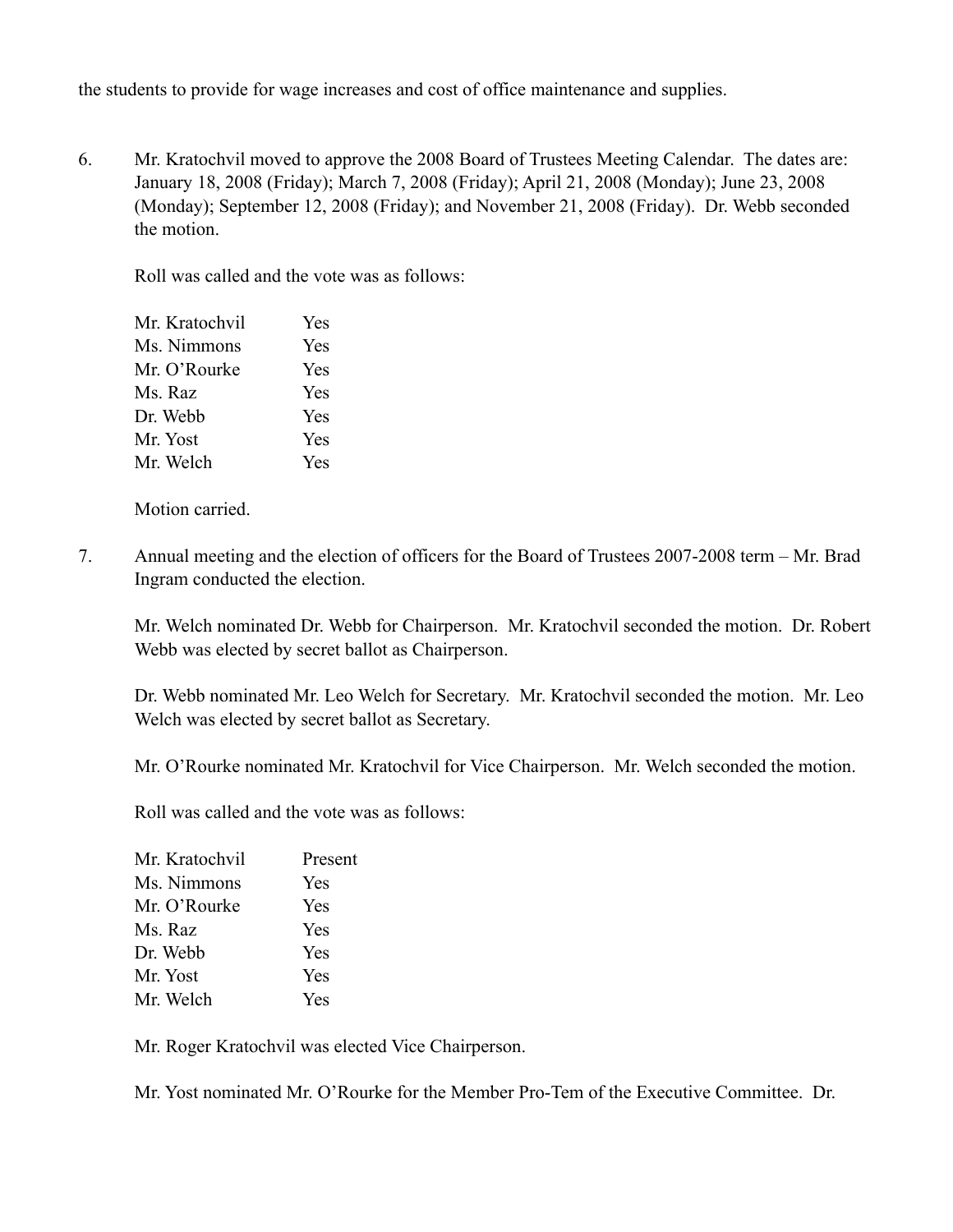Webb seconded the motion.

Roll was called and the vote was as follows:

| Mr. Kratochvil | Yes     |
|----------------|---------|
| Ms. Nimmons    | Yes     |
| Mr. O'Rourke   | Present |
| Ms. Raz        | Yes     |
| Dr. Webb       | Yes     |
| Mr. Yost       | Yes     |
| Mr. Welch      | Yes     |
|                |         |

Mr. William O'Rourke was elected the Member Pro-Tem of the Executive Committee.

# **Information Items**

# Summary of Purchases \$100,000 - \$249,999 –

| Vendor               | <b>Type of Purchase</b>                                                                                   | <b>Bids</b> | Amount                 |
|----------------------|-----------------------------------------------------------------------------------------------------------|-------------|------------------------|
| Aleier, Inc.         | Computerized Maintenance<br>Management System.                                                            | 9           | $$205,000^{\text{A}}$$ |
| D M Matteson         | Closed Circuit TV Hardware<br>Software and Installation.                                                  | 14          | 117,956                |
| Springfield Electric | Light Fixtures and Materials to<br>Upgrade Lighting at Andrews Hall<br>and Carman North and South Towers. | 3           | 118,519                |

<sup>A</sup> Not to exceed \$205,000 for 10 years (costs not to exceed \$137,500 for software and \$67,500 for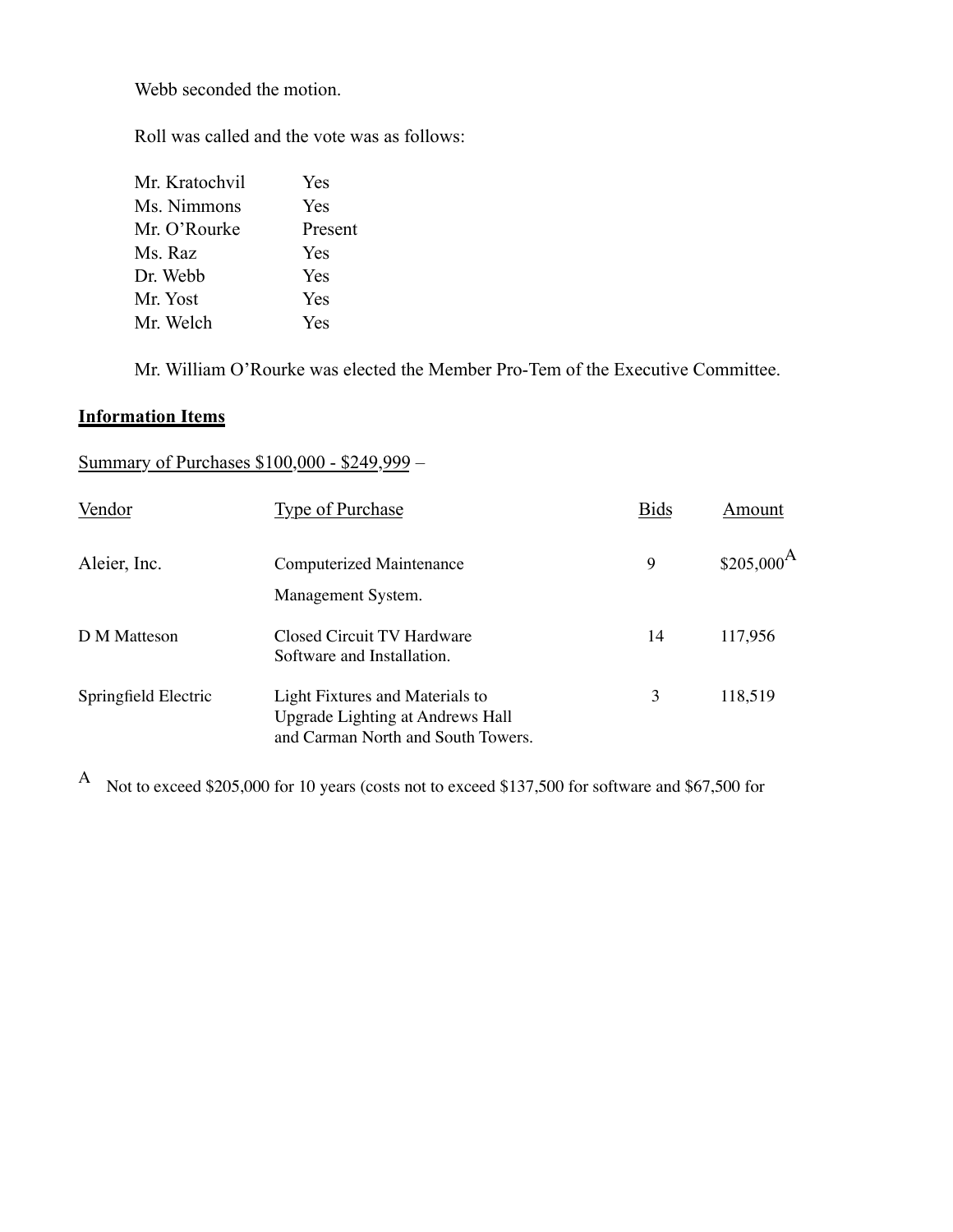maintenance for years 2-10 @ \$7,500 per year).

Deposit and Investment Report - For three months ending March 31, 2007: Operating Funds Investment Performance – The University had an average daily investment balance of \$61,125,134.46 and a net average daily balance of \$55,471,430.38. The annualized average yield was 5.67 percent. Endowment Funds Investment Performance – The Portfolio Market Value as of March 31, 2007 was \$590,042.70, which was a 3.07 percent return on investments for the quarter.

## **President's Report**

President Hencken invited Adam Due, Chief of the University Police, to report on campus security and safety. Chief Due gave an overview of the University Police Department's staff, training, and responsibilities. He reported that the officers patrol campus on foot, bicycles, and in vehicles. The officers patrol all campus buildings, campus grounds, and the perimeter of campus. The University Police Department also provides basic safety education programs, educational programs on alcohol abuse, identity theft, date rape drugs, and sexual assault prevention. President Hencken mentioned that the university has implemented the use of closed circuit TV's in several buildings on campus, including several residence halls, the University Union, and the Rec Center. President Hencken reported that the campus fire alarm system is being upgraded, and the new system will have the capability to allow communication through an intercom system.

# **Report from the Board Chair**

Mr. Leo Welch reported on the latest meeting of the Illinois Board of Higher Education (IBHE) on March

 $27<sup>th</sup>$ . The IBHE called for a legislative briefing. Several senators and representatives were present. A common theme from the legislative briefings was "let us know what we should be doing in regard to higher education." Mr. Welch encouraged everyone to take the opportunity to speak to their legislators, and to let them know about Eastern's needs, and other areas of importance. The issue of funding for Illinois Veterans Grants was discussed. HB 479, which would require full appropriation for the cost of the grants, has been introduced.

Mr. Welch reported that Eastern was well represented at the annual Higher Education Legislative Coalition Lobby Day. He noted that Eastern was the most conspicuous of all the universities represented.

# **Committee Reports**

Executive/Planning Committee – Combined with report from Board Chair.

Finance/Audit Committee – No report

Board Relations Committee – Mr. Kratochvil reported on upcoming Alumni events in New York and District of Columbia, baseball and golf outings, and fundraising initiatives. Mr. Yost recognized Dr. Nilsen for her leadership and service to Eastern.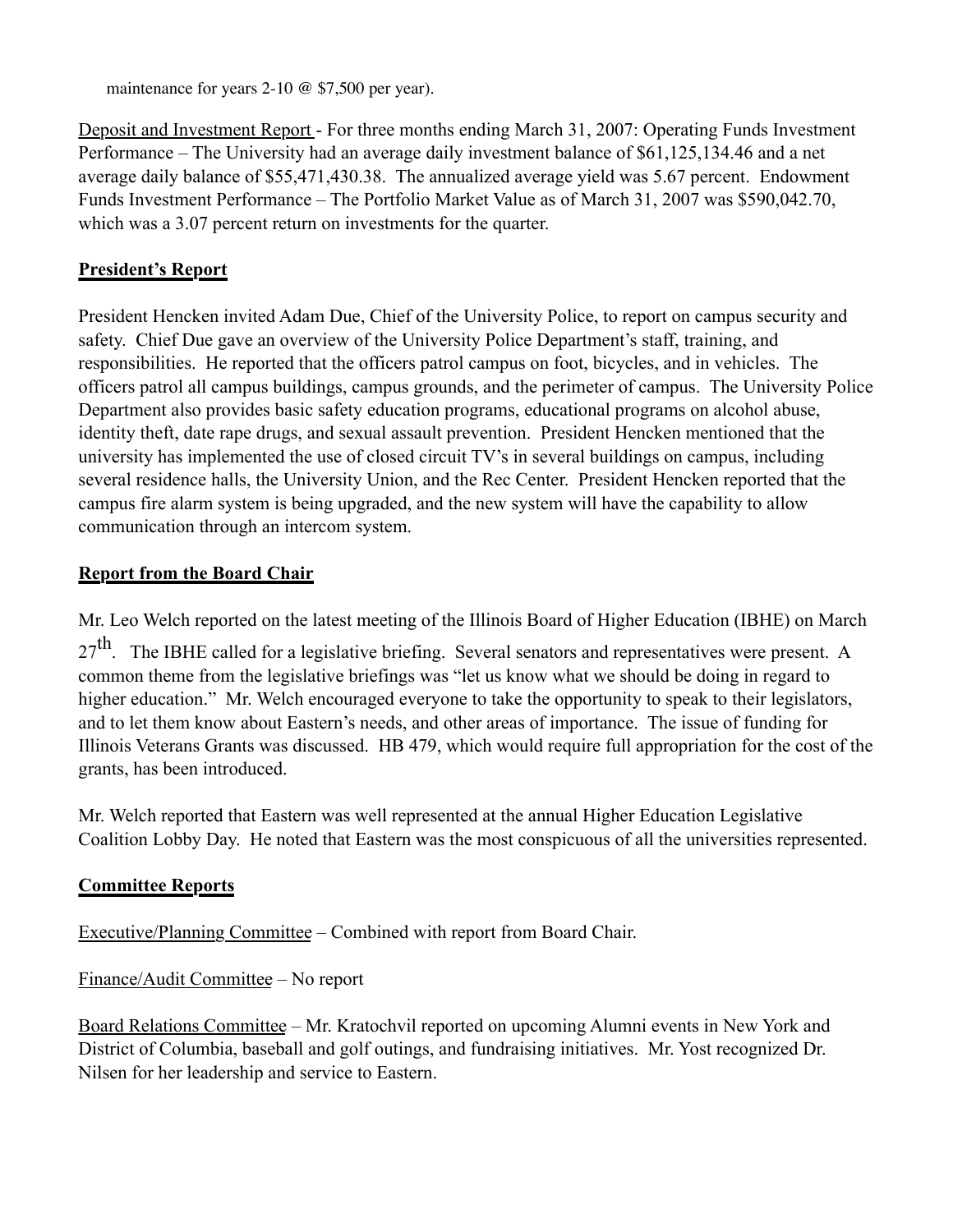Academic and Student Affairs Committee – Ms. Nimmons reported that the committee spent a great deal of time reviewing tuition and fees information and discussing the Virginia Tech shooting and its impact on Eastern's campus. Dr. Lord provided an update of the Nursing Program.

Presidential Search Advisory Committee – Dr. Webb reported that Eastern has a new president, and the transition process is going well.

# **Report from Board Members attending AGB Conference**

Mr. Roger Kratochvil reported on a roundtable session that focused on leadership for presidents and boards. The moderators of this session pointed out that the position of president has changed drastically in the past ten years, due to fundraising and diversity issues. Mr. Kratochvil also attended sessions on building and energizing a board and on the cost of education.

Mr. Don Yost reported that he attended many of the same sessions. The conference was an opportunity to get a perspective from a national standpoint and to see how our university compares on issues and priorities.

# **Report from Constituencies**

Student Senate – Mr. Sean Anderson spoke earlier regarding Tuition and Fee Rates for FY2008.

Faculty Senate – Dr. Assege Haile Mariam commented on the tuition and student fee increase, and on the issue of campus security, as well as mentioning some things that she has learned over the past two years on faculty senate. Dr. Haile Mariam talked about three specific areas. The first is assessment, the second is technology, and the third is the Physical Science Building. Dr. Haile Mariam thanked President Hencken for his years of service to Eastern Illinois University

## **Adjournment**

Mr. Kratochvil moved to adjourn. Mr. O'Rourke seconded the motion.

Roll was called and the vote was as follows:

| Mr. Kratochvil | <b>Yes</b> |
|----------------|------------|
| Ms. Nimmons    | Yes        |
| Mr. O'Rourke   | Yes        |
| Ms. Raz        | Yes        |
| Dr. Webb       | Yes        |
| Mr. Yost       | Yes        |
| Mr. Welch      | Yes        |

Motion carried.